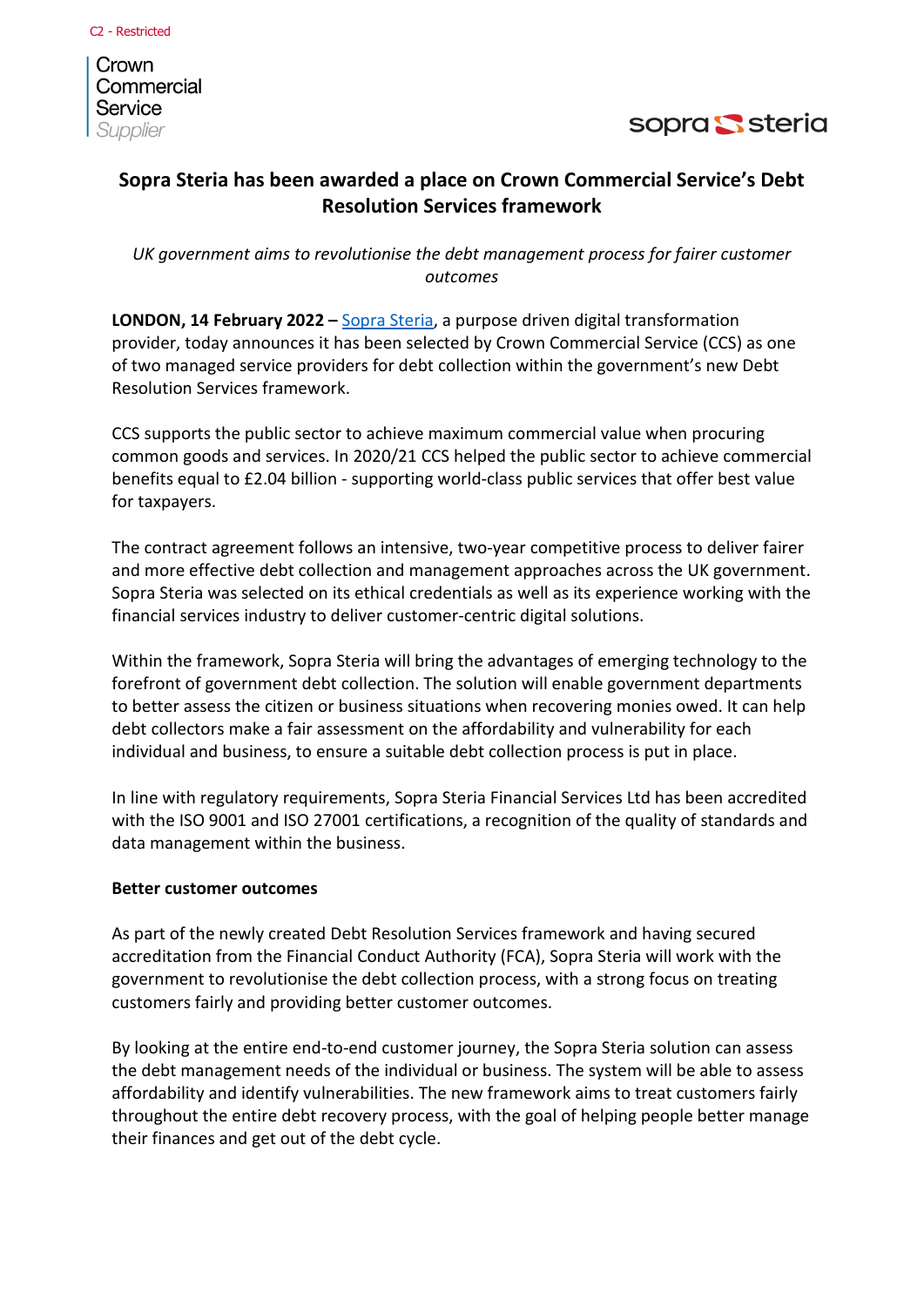Crown Commercial Service Supplier



Sopra Steria has conducted intensive market research over the past two years to better understand the needs and expectations of both the citizen and government when it comes to debt management. The announcement today signals the government's confidence in Sopra Steria's capabilities and digital innovation credentials, which it is already using to revolutionise debt collection in a number of organisations. The business has ambitions to further enhance debt collection across financial services, utilities, retail and other sectors where customer debt management can be a challenge.

### **Rob McElroy, CEO of Sopra Steria Financial Services said:**

"It's encouraging to see the public sector embracing digital transformation to improve its services to citizens. Debt management is a sensitive matter for many people, and it's important that government has the right tools and intelligence to make a fair assessment on individual circumstances and financial needs. By doing this, the debt management process will be fairer, ethical and provide more positive outcomes for the individual as well as the government.

"The UK government has high ambitions to revolutionise the way debt collection is managed, and we are here to help. Ethics is in the DNA of all our business thinking and service designs. We are committed to helping the government do the right thing, deliver real social value and create a better and fairer debt collection service for all."

Sopra Steria Financial Services Limited is authorised and regulated by the FCA in the UK (Firm reference 945060).

For more details, please visit [Sopra Steria Financial Services.](https://www.soprasteria.co.uk/capabilities/business-services/sopra-steria-financial-services)

### **ENDS**

### **About Sopra Steria**

Sopra Steria, a European leader in consulting, digital services and software development, helps its clients drive their digital transformation to obtain tangible and sustainable benefits. It provides end-to-end solutions to make large companies and organisations more competitive by combining in-depth knowledge of a wide range of business sectors and innovative technologies with a fully collaborative approach. Sopra Steria places people at the heart of everything it does and is committed to making the most of digital technology to build a positive future for its clients. With 46,000 employees in 30 countries, the Group generated revenue of €4.3 billion in 2020.

### *The world is how we shape it.*

Sopra Steria Group (SOP) is listed on Euronext Paris (Compartment A) - ISIN: FR0000050809 For more information, please visit our website [www.soprasteria.com](http://www.soprasteria.com/)